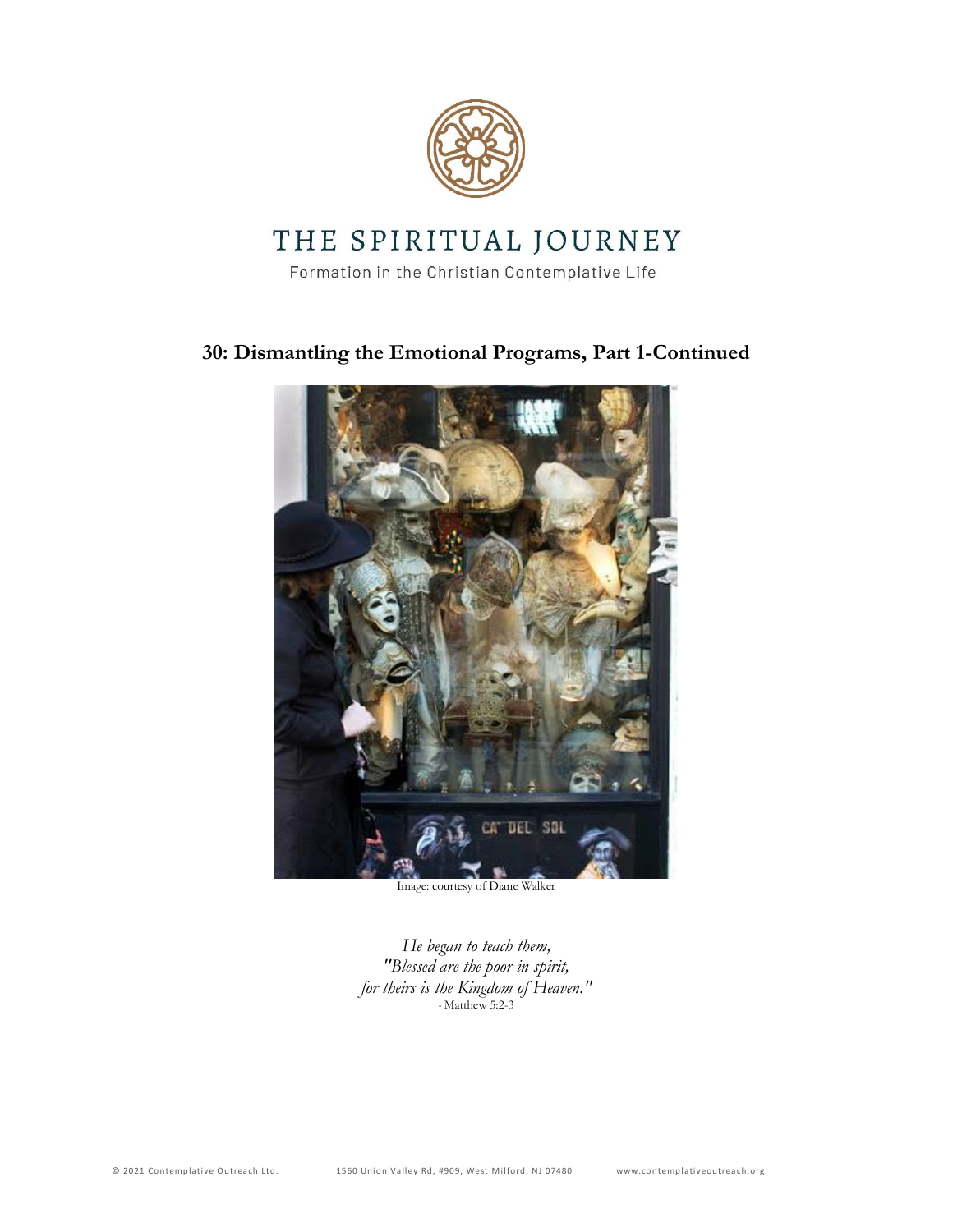"Our emotions are really great friends and most reliable witnesses to what our true values really are. And this is an important observation to make: that when we hear the Gospel call to repentance, which means change the direction in which you are looking for happiness, and take it to heart and decide to do it, what happens? …You begin to become aware that it isn't enough to renounce consciously, on the conscious level, these false values, but that they are thoroughly entrenched in the unconscious and there they continue to survive and act out while you are making efforts to dismantle the false-self system. And why that is so important to keep in mind is that even when we decide what to do, the real work of the spiritual journey consists of patiently, calmly, and humbly acknowledging that the values are still thoroughly alive in the unconscious. And every time that you are upset is the infallible proof that they are still there. So, the emotions faithfully record what your real value system is, even if you think you've changed it.

"Now what is destructive about the energy centers is that they hinder the free flow of grace. They are like blocks in the nervous system and in the musculature in the body and in the psyche. And they prevent us from living in the here and now and they also prevent us from loving other people unconditionally. Notice the wisdom of Jesus' recommendation: 'love one another as I have loved you' -- which is unconditionally…

"All [Jesus] says is change the programs for happiness that can't possibly work. Is that so hard? … There are many methods of doing so. I've already suggested what seems to be Jesus' shortcut to freedom which is: accept unconditionally everyone in your life, no matter what they do to you, which doesn't mean, of course, to be subservient to everyone or to let everyone walk all over you. It means to accept them as they are and still love them…

"The next thing is to ask yourself this question, …'Am I willing to give up my desire to control this person…or, to give up my desire for the approval, esteem, or affection? …It has to be a choice." - Thomas Keating, excerpt from Session 29 video

## **A Meditation**

"Each of us carries the burden, sometimes very heavy of our ancestry, our social milieu, and their influences on us from the time of our conception. God knows exactly what these are. He loves us just as we are, and because of his infinite compassion, our weakness seems to be especially attractive to [God]. … The most basic human double-bind consists of having the transcendent destiny of boundless happiness as a sharer in God's divine life, and at the same time, the awareness of the impossibility of reaching it under our own strength. The good news is that there is a way to deal with this dilemma. … Basically, it consists of being content for love of God to live with external difficulties, endless faults, and overwhelming weaknesses that constitute our particular slice of the human condition. … We are thus completely dependent on God's mercy.

"Is this a disaster? This actually is the first Beatitude in the Sermon on the Mount (see Matthew 5:3). … The beauty of this first Beatitude is its sense of complete dependence on God. It is a growing awareness of our personal spiritual destitution, without being upset by it or disturbed: it is contentment to be powerless and, at the same time, totally dependent on God to prepare us for participating in the divine life. …

"*Kenosis* is the Greek word for *emptying.* In applying it to ourselves, it means the emptying of our … selves so that the divine activity may enter into us just as we are."

- Thomas Keating, *Consenting To God As God Is*